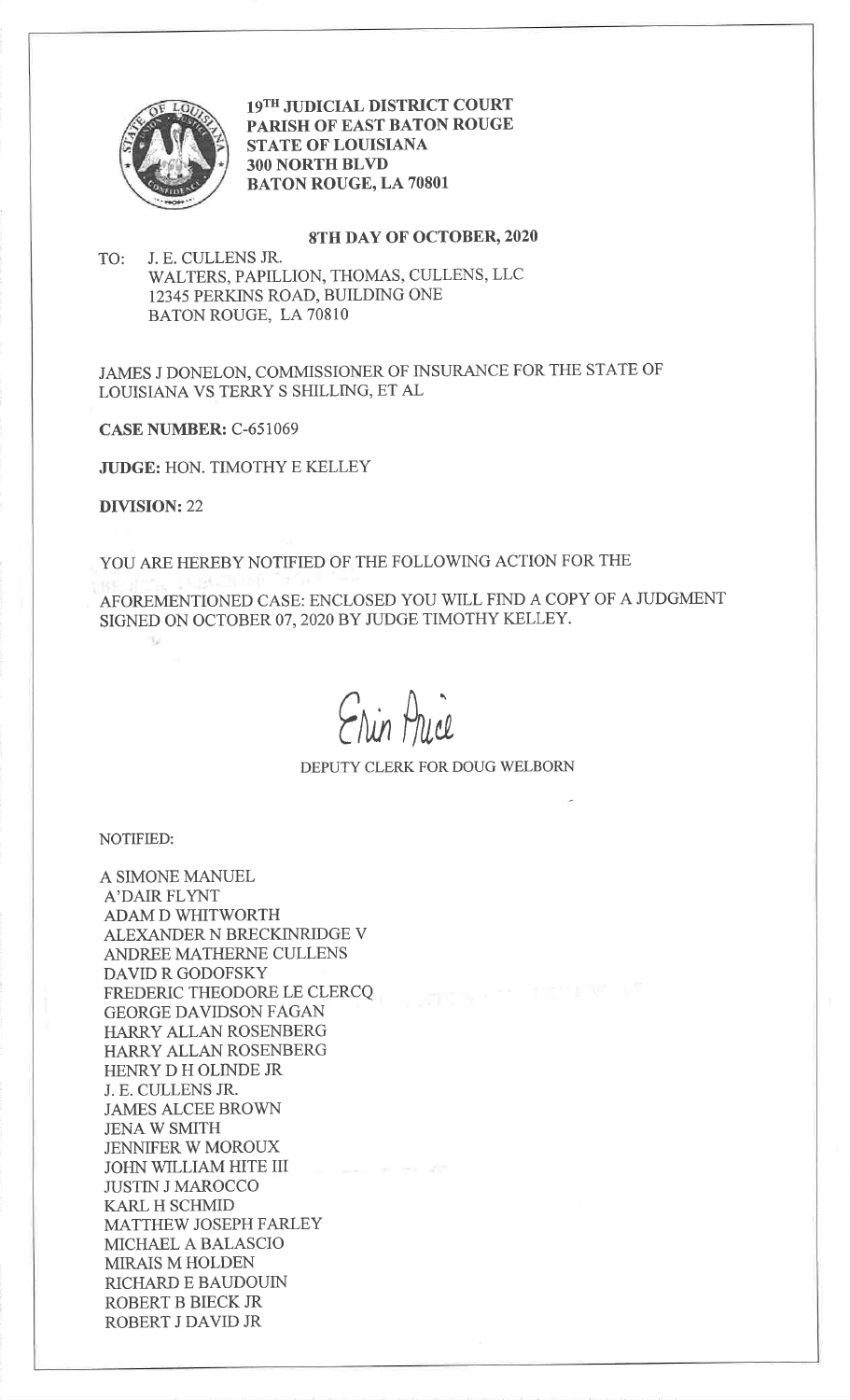ROBERT W BARTONRYAN K FRENCH SETH A SCHMEECKLE THOMAS M MCEACHINW BRETT MASON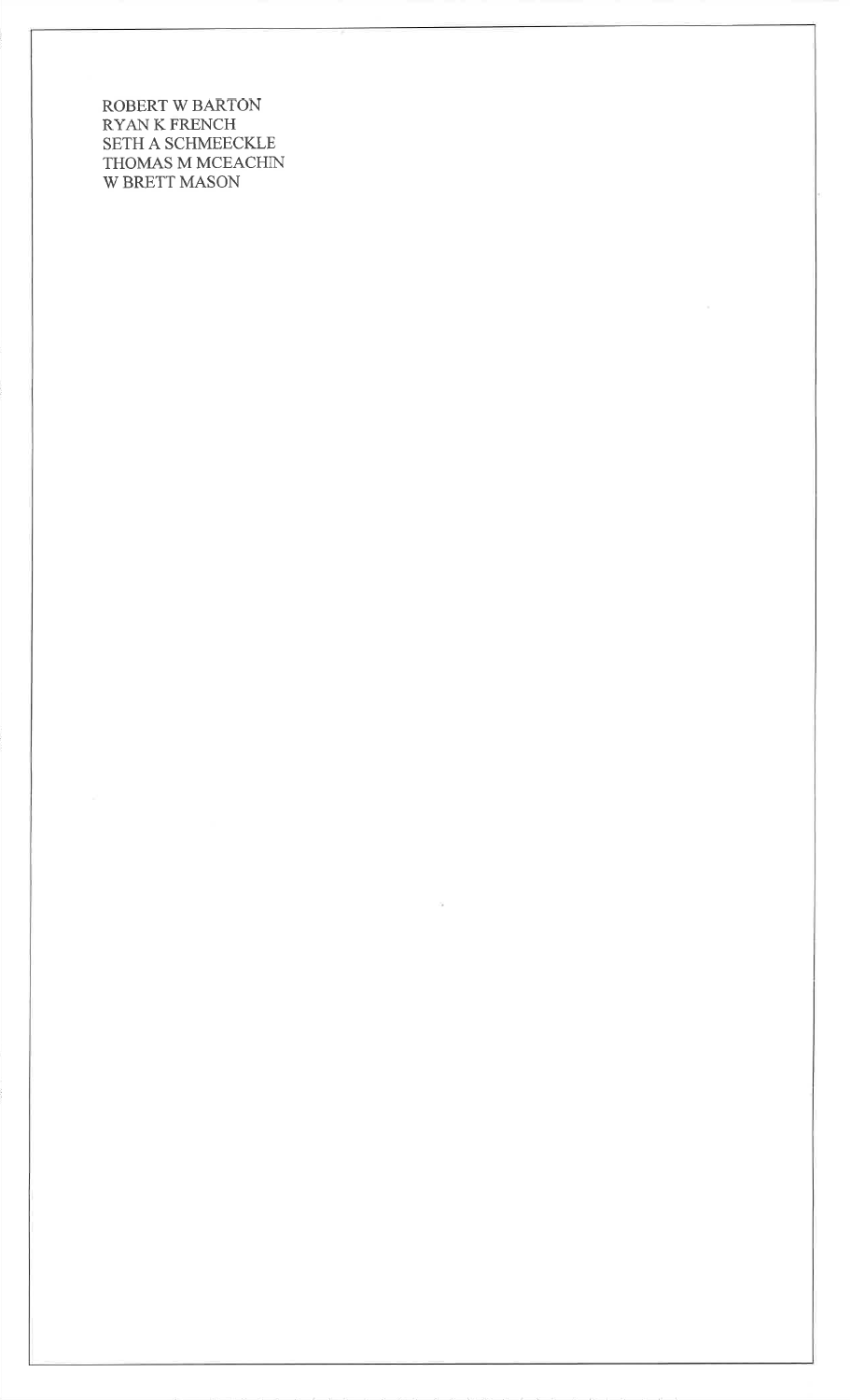SUIT NO.: 651,069 SECTION: 22JAMES J. DONELON, COMMISSIONERt. OF INSURANCE FOR THE STATE OFLOUISIANA, IN HIS CAPACITY AS  $\ddot{\cdot}$ ÷ REHABILITATOR OF LOUISIANA÷ HEALTH COOPERATIVE, INC.  $\overline{\phantom{a}}$  $19^{TH}$  JUDICIAL DISTRICT COURT versusTERRY S. SHILLING, GEORGE G. ÷ CROMER, WARNER L. THOMAS, N,÷ WILLIAM A. OLIVER, CHARLES D.t. PARISH OF EAST BATON ROUGECALVI, PATRiCK C. POWERS, CGI ţ. TECHNOLOGIES AND SOLUTIONS,÷ INC., GROUP RESOURCES÷ ś INCORPORATED, BEAM PARTNERS,LLC, AND TRAVELERS CASUALTY ž. AND SURETY COMPANY OFł. STATE OF LOUISIANAAMERICA¢.

## ORDER

A hearing, conducted via Zoom, at 10:00 a.m. on September 25, 2020, was held to consider Defendants' Motion to Compel Production of Responsive Louisiana Departrnent of Insurance ("LDI") Documents. Participating in this Zoom hearing were:

J. Cullens, Andrée Cullens, S. Layne Lee for Plaintiff, the Receiver of LAHC ("Plaintiff" or the "Receiver")

Brett Mason for Defendant, Group Resources, Inc. ('GR[")

James Brown, A'Dair Flynt, and David Godofsky for Defendant, Buck Global ("Buck")

Harry Rosenberg, Justin Kattan, and Justine Margolis for Milliman, Inc. ('Milliman")

Rob Bieck for the Nominal Defendants, Warner Thomas, et al.

Michael Balascio for Defendant, Allied World Specialty Insurance Company

Adam Whitworth for Defendant, RSUI Indemnity Company

Nicole Babb for Defendant, Atlantic specialty Insurance company

Simone Almon, Jean W. Smith for Defendant, Evanston Inzurance company

John Hite for Defendant, Zurich American Insurance Company

Considering the briefs fi1ed by the parties, all exhibits attached to the pleadings and memoranda filed by the parties and filed into the record, the exhibits admitted into evidence at the hearing, applicable law, and the argument of counsel:

IT IS HEREBY ORDERED that Defendants' Motion to Compel Production of Responsive Louisiana Department of Insurance ("LDI") Documents is DENIED; specifically, for the reasons stated at the conclusion of the Zoom hearing and in Plaintiff's Opposition

1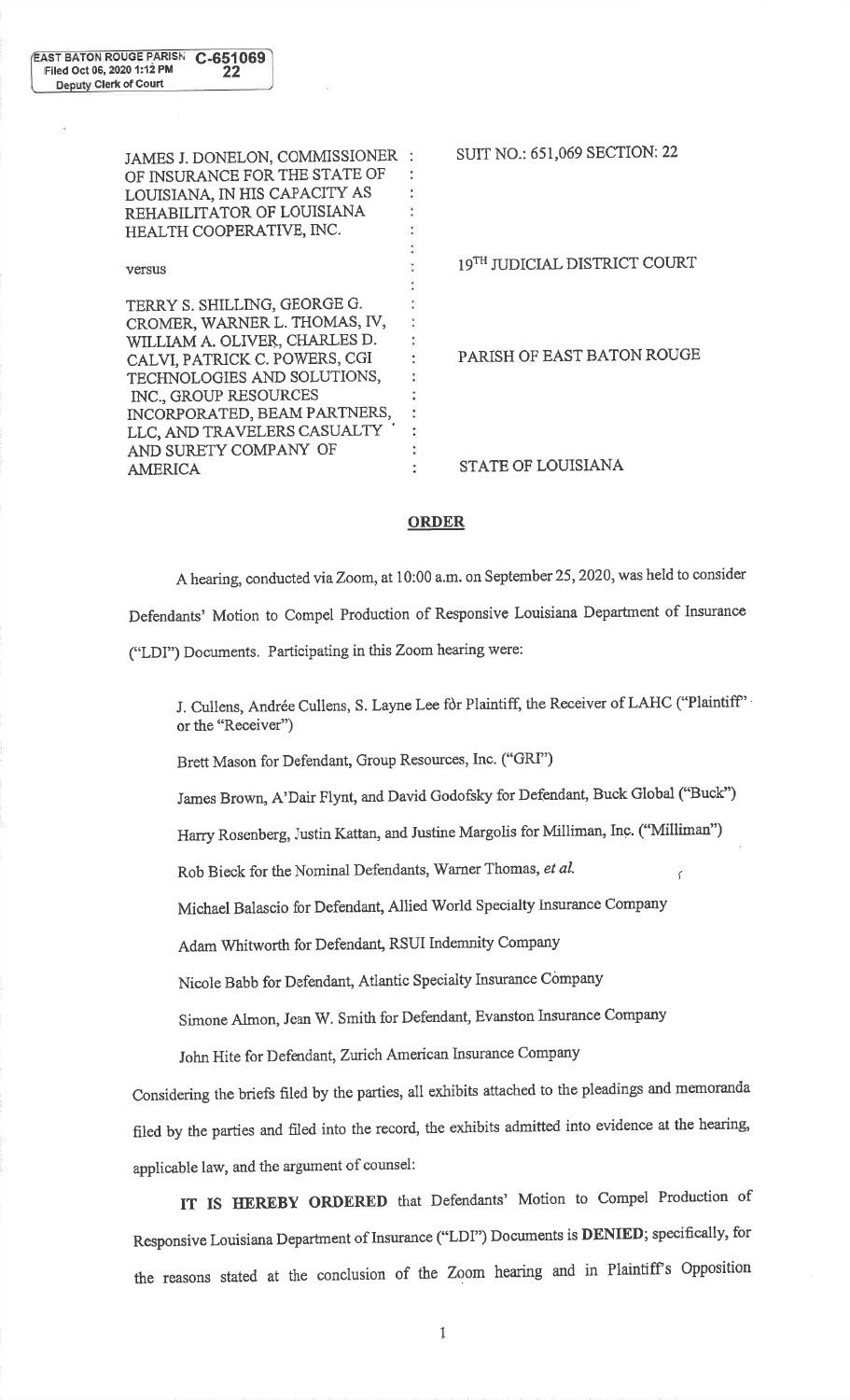Memorandum adopted by the Court, the Court finds that Plaintiff herein is not the custodian of and does not possess or control the records of the LDI sought by Defendants in their Motion toCompel Production of Responsive Louisiana Department of Insurance ('LDI") Documents.

IT IS FURTHER ORDERED that Defendants, with the exception of the Nominal Defendants, shall bear the costs associated with this discovery motion heard via Zoom onSeptember 25,2020.

 $\rm SO$  ORDERED this  $\_\_\text{QG}$ tobe $\epsilon_{\rm to}$ 0 $\bar{\epsilon}$ , 20

Will

HONORABLE JUDGE TIMO<mark>THY KELLEY</mark>

Respectfully sym

J. E. Cullens, Jr., T.A., La. Bar #23017 Edward J. Walters, Jr., La. Bat #132t4Darrel J. Papillion, La. Bar #23243Andrée M. Cullens, La. Bar #23212 S. Layne Lee, La Bar #17689 WALTERS, PAPILLION, TITOMAS, CULLENS,LLC 12345 Perkins Road, Bldg OneBaton Rouge, LA 70810Phone: (225)236-3636

I HEREBY CERTIFY THAT ON THIS DAY A COPY OFTHE WRITTEN REASONS FOR JUDGMENT /JUDGMENT / ORDER / COMMISSIONER'S RECOMMENDATION WAS MAILED BY ME WITH SUFFICIENT POSTAGE AFFIXED.SEE ATTACHED LETTER FOR LIST OF RECIPIENTS

DONE AND MAILED ON October 12, 2020

t0COURT

## RULE 9.5(b) CERTIFICATE

I certify that I circulated this proposed ORDER to counsel for all parties by email on

September 28, 2020, and that after several edits and revision suggested by defense counsel were

made, all counsel agreed to the form of this proposed ORDER prior to filing.

J. E. Cullens, Jr. Certified this  $\mathcal{U}^{\mathcal{M}}$  day of Octo